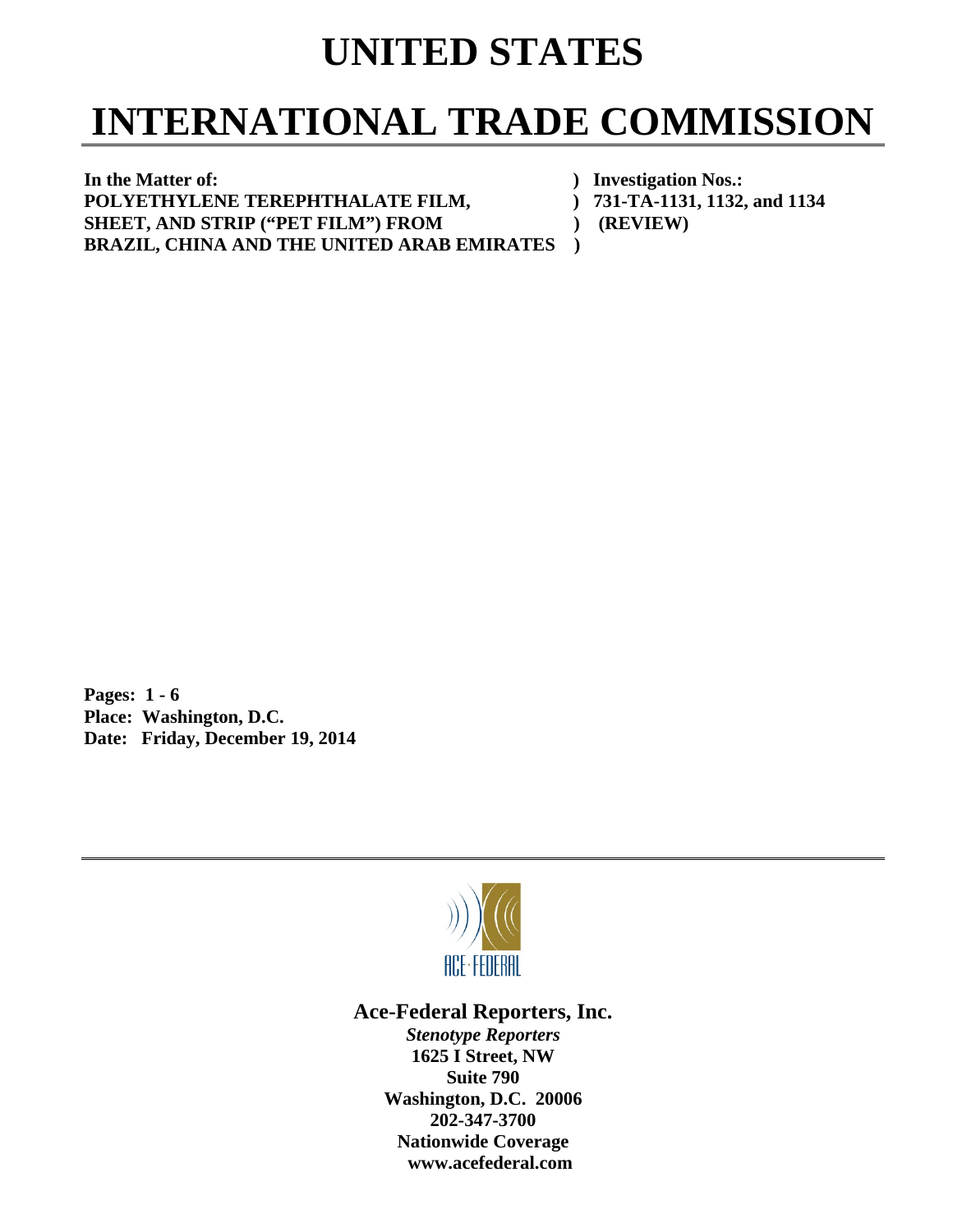1 THE UNITED STATES INTERNATIONAL TRADE COMMISSION 2 3 In the Matter of: ) Investigation Nos.: 4 ) 731-TA-1131,1132 and 5 POLYETHYLENE TEREPHTHALATE ) 731-TA-1134 (Review) 6 FILM, SHEET, AND STRIP ) 7 ("PET FILM") FROM BRAZIL, CHINA,) 8 AND THE UNITED ARAB EMIRATES ) 9 10 Friday, December 19, 2014 11 Main Hearing Room (Room 101) 12 U.S. International 13 Trade Commission 14 500 E Street, S.W. 15 Washington, D.C. 16 17 The meeting, commenced, pursuant to notice, at 18 11:00 a.m., before the Commissioners of the United States 19 International Trade Commission, the Honorable MEREDITH M. 20 BROADBENT, Chairman, presiding. 21 22 23 24 25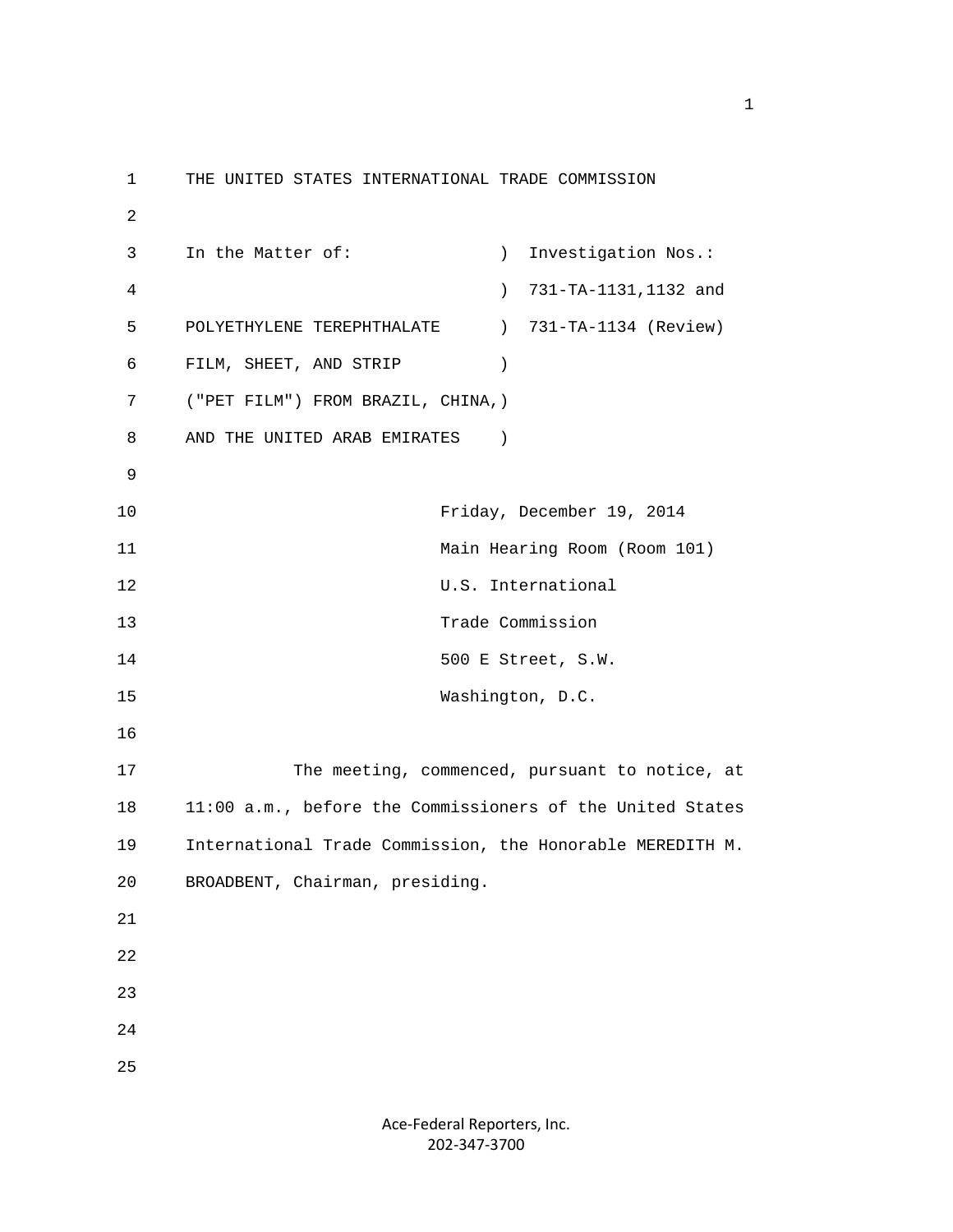## 1 APPEARANCES:

| 2  | On behalf of the International Trade Commission: |
|----|--------------------------------------------------|
| 3  | Commissioners:                                   |
| 4  | MEREDITH M. BROADBENT, CHAIRMAN (presiding)      |
| 5  | DEAN A. PINKERT, VICE CHAIRMAN                   |
| 6  | IRVING A. WILLIAMSON, COMMISSIONER               |
| 7  | DAVID S. JOHANSON, COMMISSIONER                  |
| 8  | F. SCOTT KIEFF, COMMISSIONER                     |
| 9  | RHONDA K SCHMIDTLEIN, COMMISSIONER               |
| 10 | (via telephone)                                  |
| 11 |                                                  |
| 12 |                                                  |
| 13 | Staff:                                           |
| 14 | WILLIAM R. BISHOP, SUPERVISORY HEARINGS AND      |
| 15 | INFORMATION OFFICER                              |
| 16 | SHARON BELLAMY, PROGRAM SUPPORT SPECIALIST       |
| 17 |                                                  |
| 18 | MICHAEL HABERSTROH, INVESTIGATOR                 |
| 19 | RAYMOND CANTRELL, INTERNATIONAL TRADE ANALYST    |
| 20 | CINDY COHEN, ECONOMIST                           |
| 21 | CHARLES YOST, ACCOUNTANT/AUDITOR                 |
| 22 | JOHN HENDERSON, ATTORNEY-ADVISOR                 |
| 23 | JAMES MCCLURE, SUPERVISORY INVESTIGATOR          |
| 24 |                                                  |
| 25 |                                                  |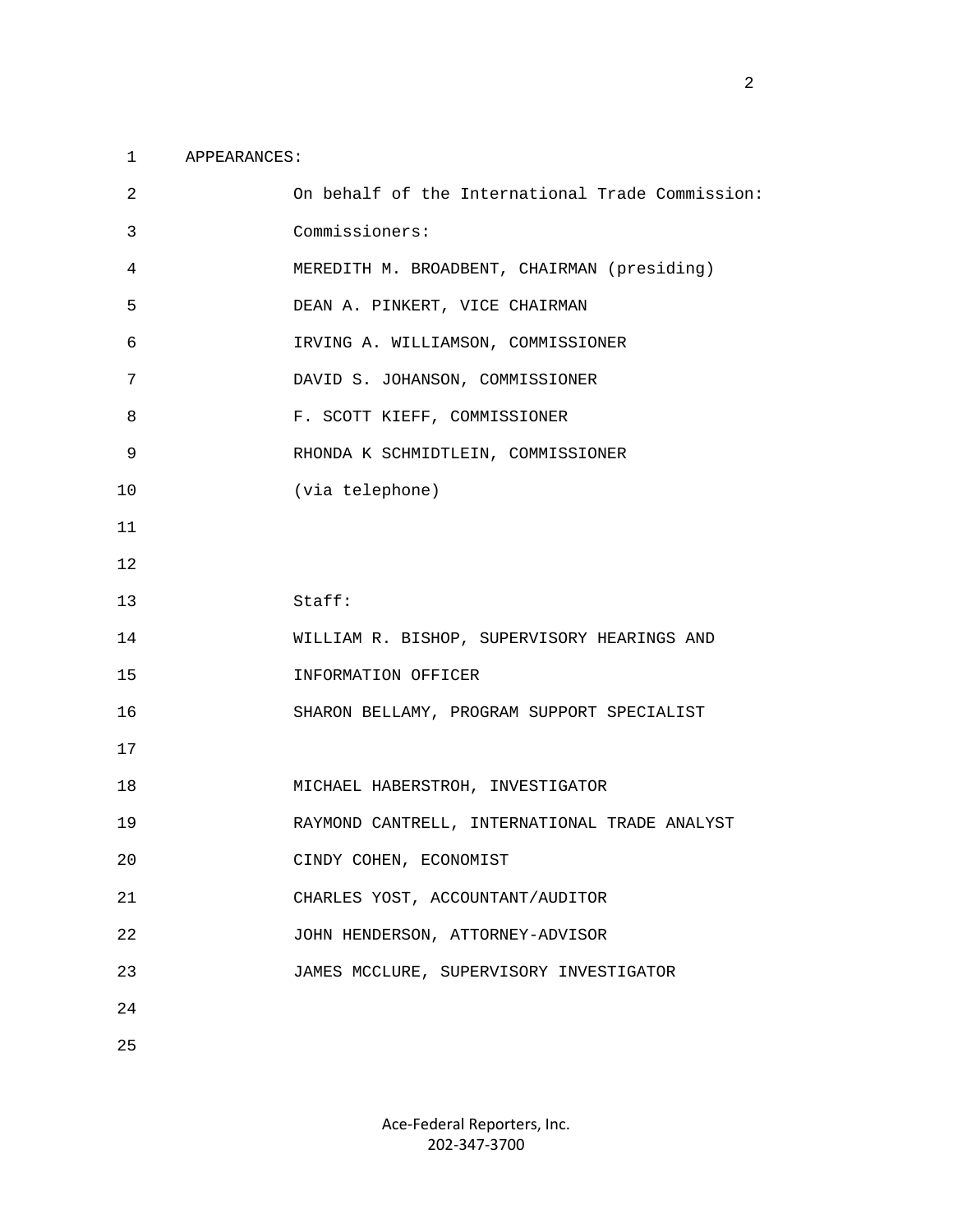1 P R O C E E D I N G S 2 (11:00 A.M.) 3 CHAIRMAN BROADBENT: Good morning. This meeting 4 of the U.S. International Trade Commission will now come to 5 order. Welcome to Commissioner Schmidtlein who is 6 participating by telephone. 7 I understand that there are no agendas for future meetings, 8 minutes, ratification lists or outstanding action jackets to 9 consider. 10 Next we turn to Investigation Nos. 731-1131, 1132 11 and 1134, PET Film from Brazil, China and the United Arab 12 Emirates. 13 Welcome to Mr. McClure and the staff who 14 participated in these investigations. 15 Are there any questions for the staff? 16 (No response.) 17 CHAIRMAN BROADBENT: Are there any additions or 18 corrections to the staff report? 19 MR. MCCLURE: Thank you Madam Chairman, Jim 20 McClure, Office of Investigations. The report may be 21 approved as it stands. 22 CHAIRMAN BROADBENT: Thank you. Is there any 23 objection to the approval of the staff report? 24 (No response.) 25 CHAIRMAN BROADBENT: Hearing none, it is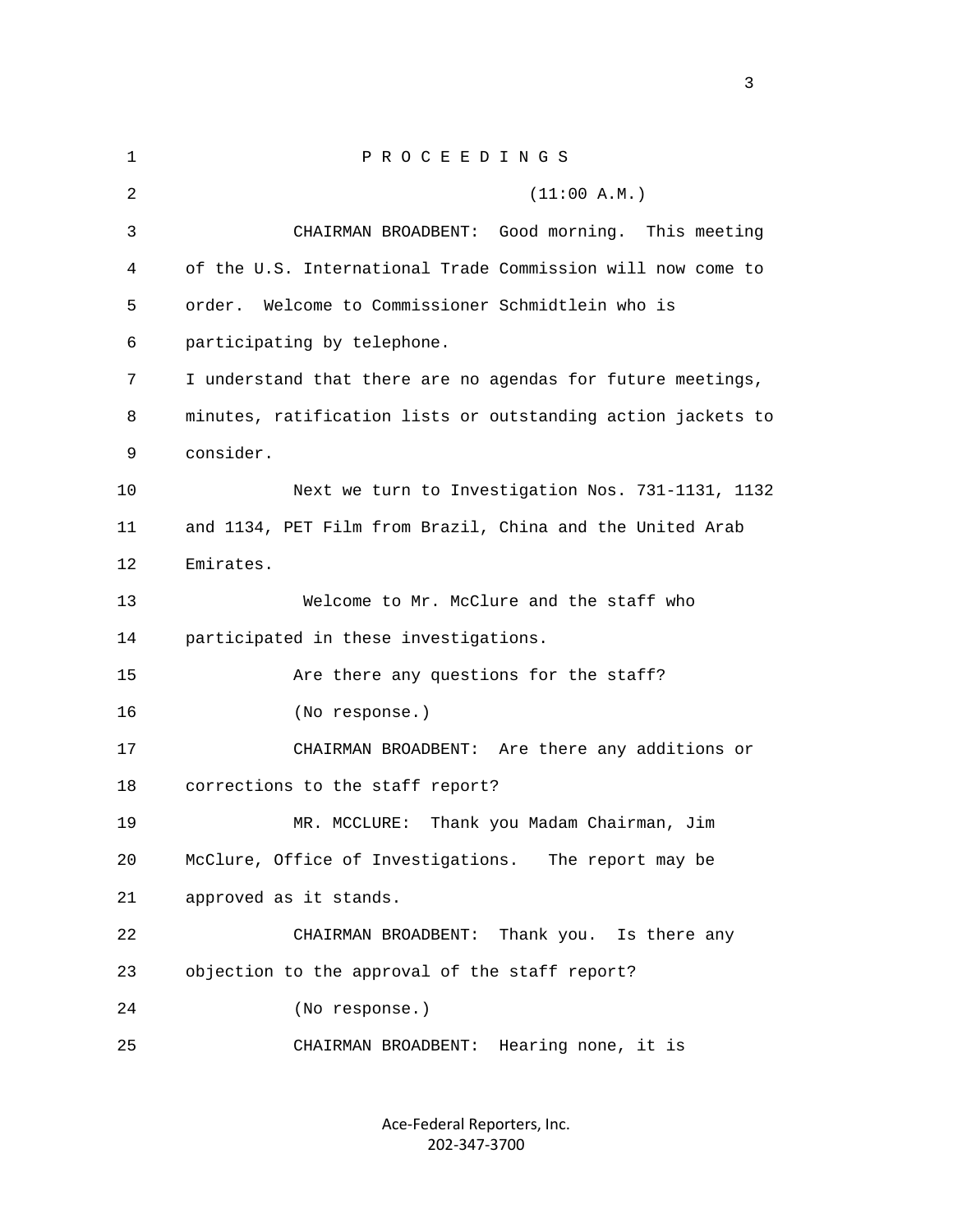1 approved.

| 2  | Mr. Secretary, will you please call the roll?              |
|----|------------------------------------------------------------|
| 3  | MR. BISHOP: Commissioner Pinkert?                          |
| 4  | COMMISSIONER PINKERT: I vote in the affirmative.           |
| 5  | MR. BISHOP: Commissioner Williamson?                       |
| 6  | COMMISSIONER WILLIAMSON: I vote in the negative            |
| 7  | with respect to Brazil and I vote in the affirmative with  |
| 8  | respect to China and the United Arab Emirates.             |
| 9  | MR. BISHOP: Commissioner Broadbent?                        |
| 10 | COMMISSIONER BROADBENT: I vote in the negative             |
| 11 | with respect to Brazil and in the affirmative with respect |
| 12 | to China and the United Arab Emirates.                     |
| 13 | MR. BISHOP: Commissioner Kieff?                            |
| 14 | COMMISSIONER KIEFF: I vote in the negative with            |
| 15 | respect to Brazil and in the affirmative with respect to   |
| 16 | China and the United Arab Emirates.                        |
| 17 | MR. BISHOP: Commissioner Johanson?                         |
| 18 | COMMISSIONER JOHANSON: I vote in the negative              |
| 19 | with respect to Brazil and in the affirmative with respect |
| 20 | to China and the United Arab Emirates.                     |
| 21 | MR. BISHOP: Commissioner Schmidtlein?                      |
| 22 | I vote in the negative<br>COMMISSIONER SCHMIDTLEIN:        |
| 23 | with respect to Brazil and in the affirmative with respect |
| 24 | to China and the United Arab Emirates.                     |
| 25 | Madam Chairman the Commission has<br>MR. BISHOP:           |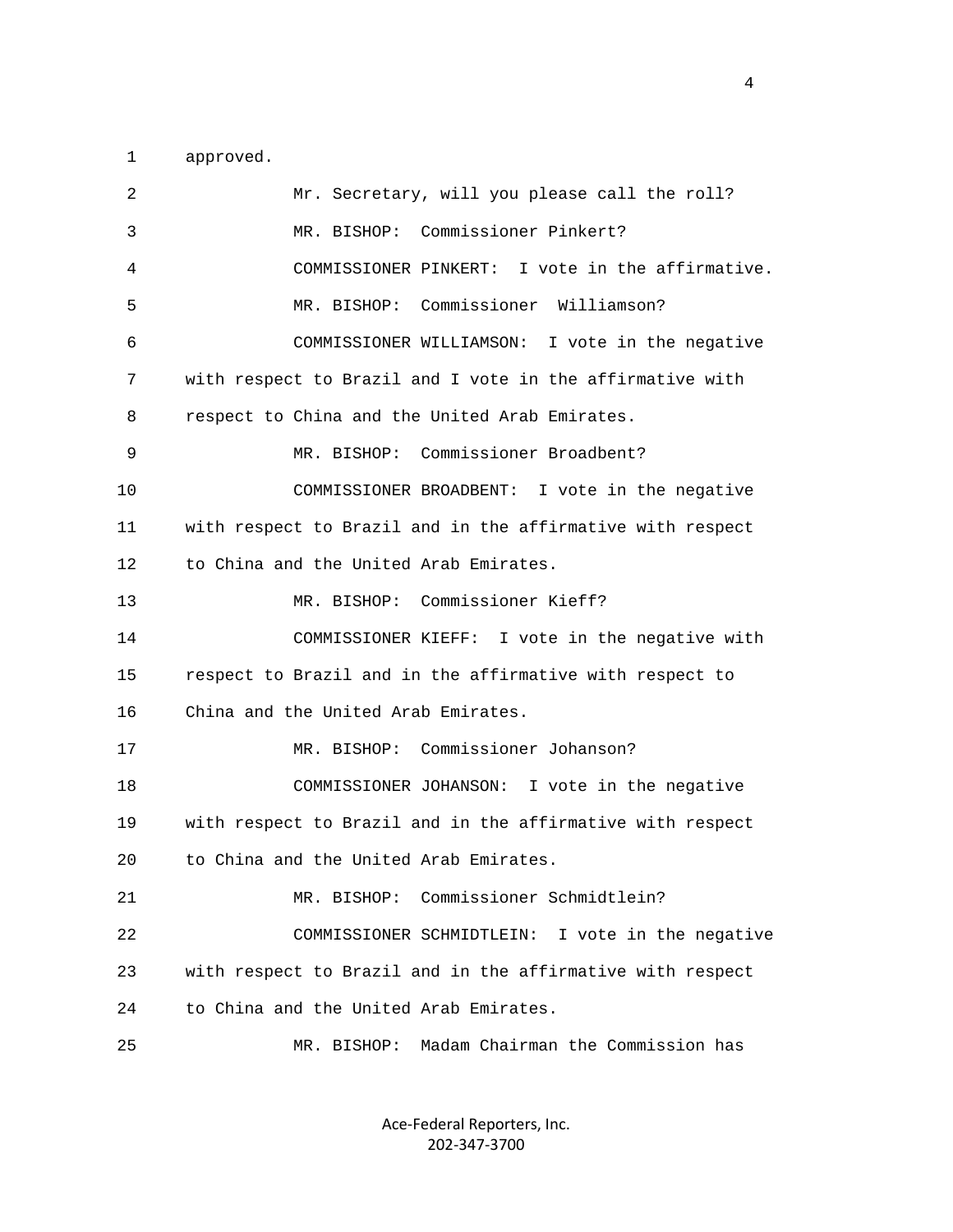1 reached a negative determination with respect to Brazil and 2 the Commission has reached an affirmative determination with 3 respect to China and the United Arab Emirates. 4 CHAIRMAN BROADBENT: Thank you Mr. Secretary. 5 Further information regarding these determinations will be 6 in the press release. Views of the Commission currently are 7 scheduled to be completed and filed on January 16, 2015. 8 Thank you to all of the staff that participated 9 in these investigations. Seeing that there is no other 10 business before the Commission this meeting is adjourned. 11 (Whereupon, at 11:03 a.m, the meeting was 12 adjourned.) 13 14 15 16 17 18 19 20 21 22 23 24 25